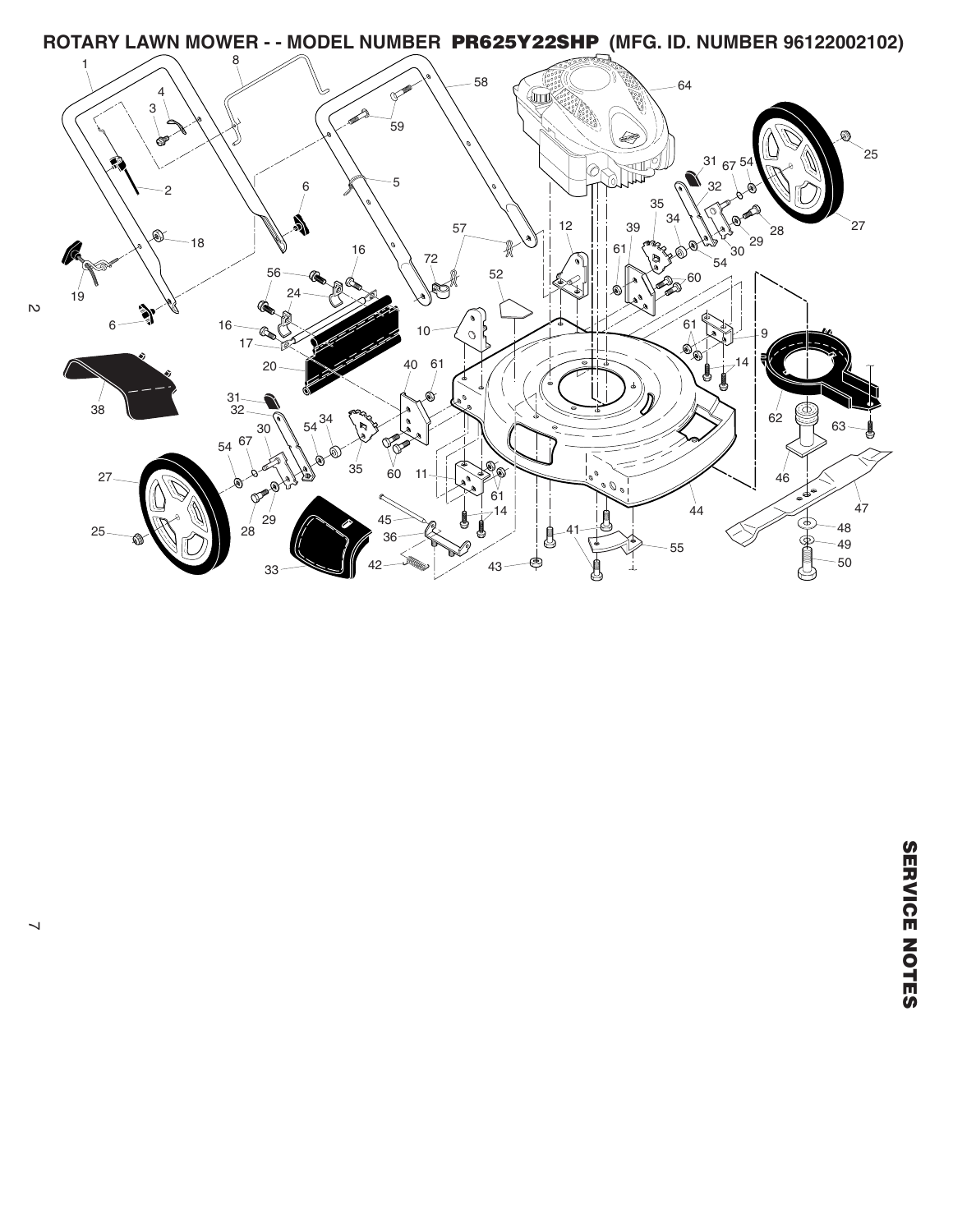## **ROTARY LAWN MOWER - - MODEL NUMBER PR625Y22SHP (MFG. ID. NUMBER 96122002102)**

| <b>KEY</b><br>NO. | <b>PART</b><br>NO. | <b>DESCRIPTION</b>          | <b>KEY</b><br>NO. | <b>PART</b><br>NO. | <b>DESCRIPTION</b>            | <b>KEY</b><br>NO. | <b>PART</b><br>NO. | <b>DESCRIPTION</b>         |
|-------------------|--------------------|-----------------------------|-------------------|--------------------|-------------------------------|-------------------|--------------------|----------------------------|
|                   | 427619X479         | Upper Handle                | 31                | 701037X421         | Knob, Selector                | 54                | 88348              | Washer, Flat               |
| 2                 | 183567             | Engine Zone Control Cable   | 32                | 401621X004         | Spring, Selector              | 55                | 188839X004         | Mounting Bracket,          |
| 3                 | 750634             | Screw                       | 33                | 151889             | Mulcher Door                  |                   |                    | Debris Shield              |
| 4                 | 850733X004         | Bracket, Upstop             | 34                | 401629             | Spacer                        | 56                | 750097             | Screw, Hex Washer Head     |
| 5                 | 66426              | Wire Tie                    | 35                | 407501X005         | Bracket, Wheel Adjuster       |                   |                    | #10-24 $\times$ 1/2        |
| 6                 | 189713X428         | Handle Knob                 | 36                | 154132             | Bracket, Housing              | 57                | 51793              | <b>Hairpin Cotter</b>      |
| 8                 | 427414X421         | Control Bar                 | 38                | 176509             | Deflector, Discharge          | 58                | 151590X479         | Lower Handle               |
| 9                 | 153282X479         | Support Bracket, Handle, LH | 39                | 193248X479         | Support Bracket, LH           | 59                | 191574             | Handle Bolt                |
| 10                | 170345X479         | Handle Bracket, RH          | 40                | 193247X479         | Support Bracket, RH           | 60                | 74760612           | <b>Bolt</b>                |
| 11                | 153350X479         | Support Bracket, Handle, RH | 41                | 150406             | Screw, Hex Head, Threaded,    | 61                | 73930600           | Locknut                    |
| 12                | 170346X479         | Handle Bracket, LH          |                   |                    | Rolled 3/8-16 x 1-1/8         | 62                | 405843             | Debris Shield              |
| 14 ﻣ              | 149741             | Screw, Thread Cutting       | 42                | 152124             | Spring, Torsion               | 63                | 192325             | Screw                      |
|                   |                    | $5/16 - 18 \times 3/4$      | 43                | 73800400           | Locknut, Hex                  | 64                | $- - -$            | Engine, Briggs & Stratton, |
| 16                | 17060410           | Screw                       | 44                | 412210             | Kit, Lawn Mower Housing       |                   |                    | Model Number 122T02-       |
| 17                | 165175X479         | Support Rod                 |                   |                    | (Includes Key Number 46)      |                   |                    |                            |
| 18                | 132004             | Locknut, Keps               | 45                | 147286             | Rod, Hinge                    |                   |                    |                            |
| 19                | 194788             | Rope Guide                  | 46                | 189179             | <b>Blade Adapter / Pulley</b> |                   |                    |                            |
| 20                | 413160             | <b>Rear Skirt</b>           | 47                | 406713             | Blade, 22"                    |                   |                    |                            |
| 24                | 192301X004         | Clamp, Rear Skirt           | 48                | 851074             | Washer, Hardened              | 67                | 197480             | O-Ring                     |
| 25                | 409149             | Locknut, Hex 3/18-16        | 49                | 850263             | Washer, Lock, Helical         | 72                | 197991             | Clip, Cable                |
| 27                | 195012X421         | Wheel & Tire Assembly       | 50                | 851084             | Screw, Hex Head, Grade 8      | $ -$              | 404764             | Warning Decal (not shown)  |
| 28                | 174719             | Shoulder Bolt               |                   |                    | $3/8 - 24 \times 1 - 3/8$     | $ -$              | 193733             | Operator's Manual, English |
| 29                | 401630             | Washer, Curved, Cylindrical | 52                | 404763             | Decal, Danger                 | $- -$             | 193736             | Operator's Manual, French  |
| 30                | 401180X004         | Axle Arm Assembly           |                   |                    |                               | - -               | 428456             | <b>Repair Parts Manual</b> |

**NOTE:** All component dimensions given in U.S. inches. 1 inch = 25.4 mm. **IMPORTANT:** Use only Original Equipment Manufacturer (O.E.M.) replacement parts. Failure to do so could be hazardous, damage your lawn mower and void your warranty.